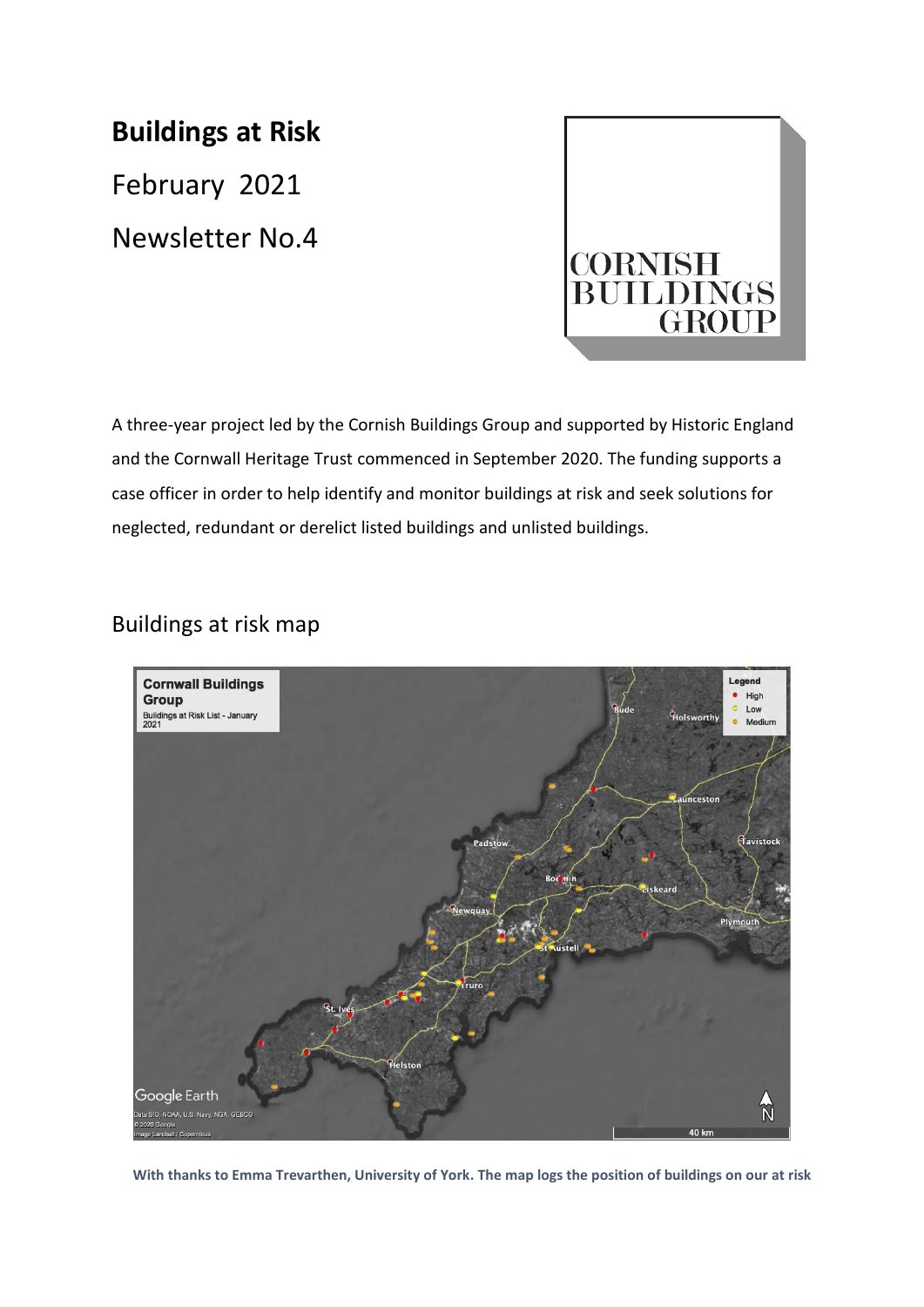#### In the news

#### Carharrack chapel, near St Day

This historic chapel has been on the Cornish Buildings Risk Register since 2014. It is also on lists managed by Historic England and SAVE. Its Grade 2\* listed status and a recent Heritage Assessment from the Cornwall Archaeological Unit confirms that the interior of this chapel is of exceptional quality, for this reason SAVE has called for its interiors to remain intact during any restoration.



A planning application has been lodged (PA20/11000) to convert the chapel (left) into a single residential unit. The proposals includes many good conservation-led proposals including retention and repair of most of the very rare box pews in the gallery, to our knowledge the oldest surviving pews on any Methodist chapel in Cornwall. Also, the repair of the apse windows. However, the

considerable effort to save the historic interiors has led to an odd interior arrangement which, we feel, will do substantial harm to the historic fabric.

We commend the applicant for their attempt to do something positive with this chapel however, in our view, the proposals do not go far enough in preserving the historic fabric. We also feel that the Design and Access Statement is inadequate. We make these observations with a heavy heart as refusal may condemn the chapel to further dereliction and decay. The best way of preserving the historic fabric would be to preserve the building as a place of worship or public venue. We understand that limited on-site parking in the forecourt yard and no ownership of land adjoining the chapel make this a challenge. We question whether all such options have been fully explored.

If residential is the only option we hope that the applicant might refine the proposal to include the retention of the gallery and its rare seating in a more complete form. Furthermore, consideration might be given to sub-divide the ground-floor level by leaving a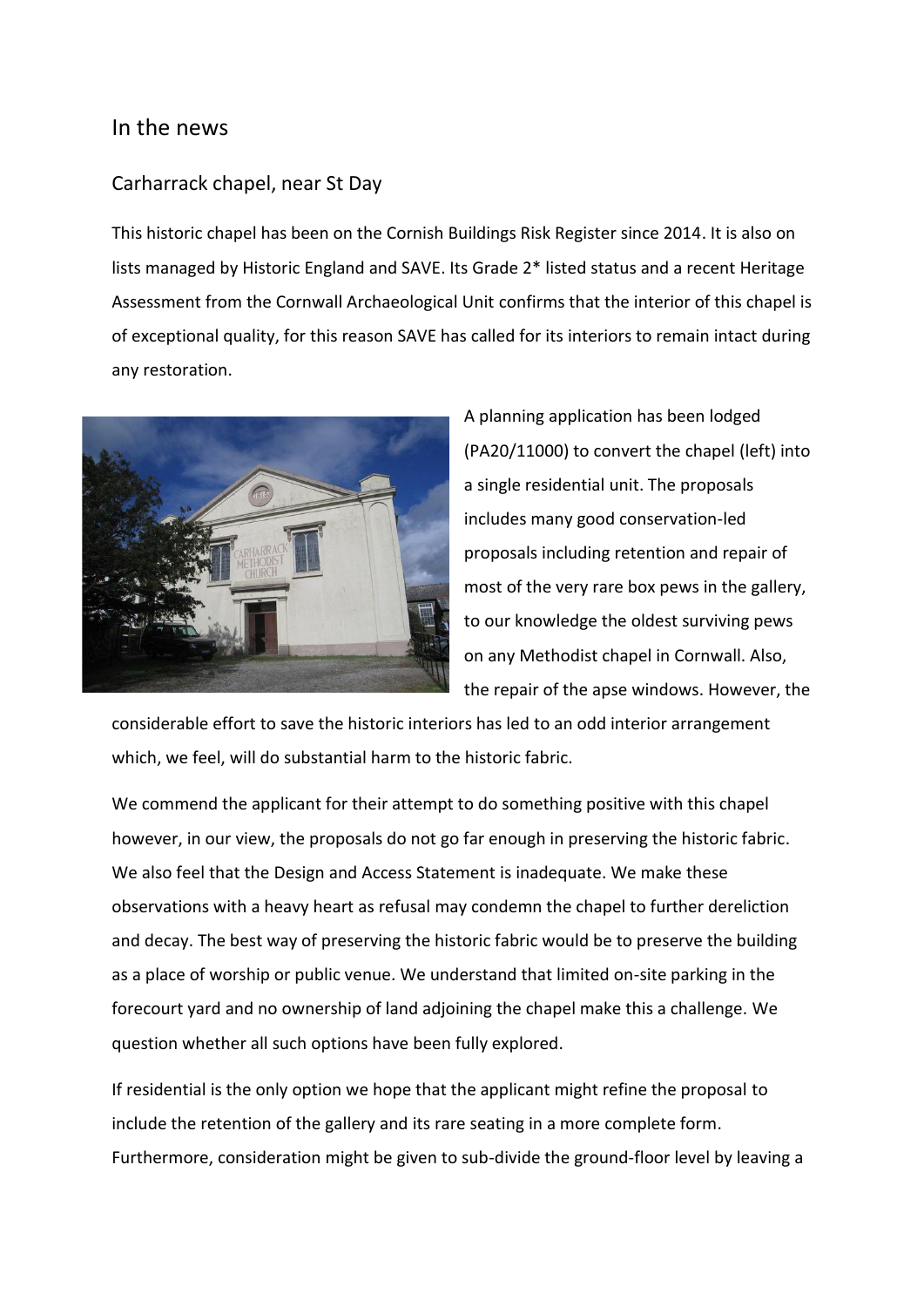large central space but fitting the smaller room spaces required in reversible structures or pods (with translucent inner partitions to retain light from existing ground floor windows). These could be set back behind the columns that support the gallery. In addition, a more sustainable method of heating the building would enhance the argument for its sustainability as a single dwelling.

Also of concern is whether the building will need to be sub-divided in the future to make it more viable and sustainable. If this did happen more damage to the interiors would be the consequence.

On balance, we object to this proposal but in doing so commend the applicant for making an attempt to create a residential space in this chapel. If public use of this very important building is proved not to be workable then we would also encourage the applicant to make further attempts, in conjunction with other stakeholders, to resubmit a scheme that does not incur substantial harm to the historic fabric.



#### Polvellan manor, Looe

Our blog post on Polvellan manor has attracted huge interest

# [https://buildingsatrisk.wordpress.com/2021/02/08/case-study-polvellan-manor-looe](https://buildingsatrisk.wordpress.com/2021/02/08/case-study-polvellan-manor-looe-unlisted/)[unlisted/](https://buildingsatrisk.wordpress.com/2021/02/08/case-study-polvellan-manor-looe-unlisted/)

We have learnt that a planning application to turn the house into residential units is likely to be submitted soon. The blog post explains it rich history and spectacular decline. This is a prominent building in a significant landscape setting which deserves a brighter future.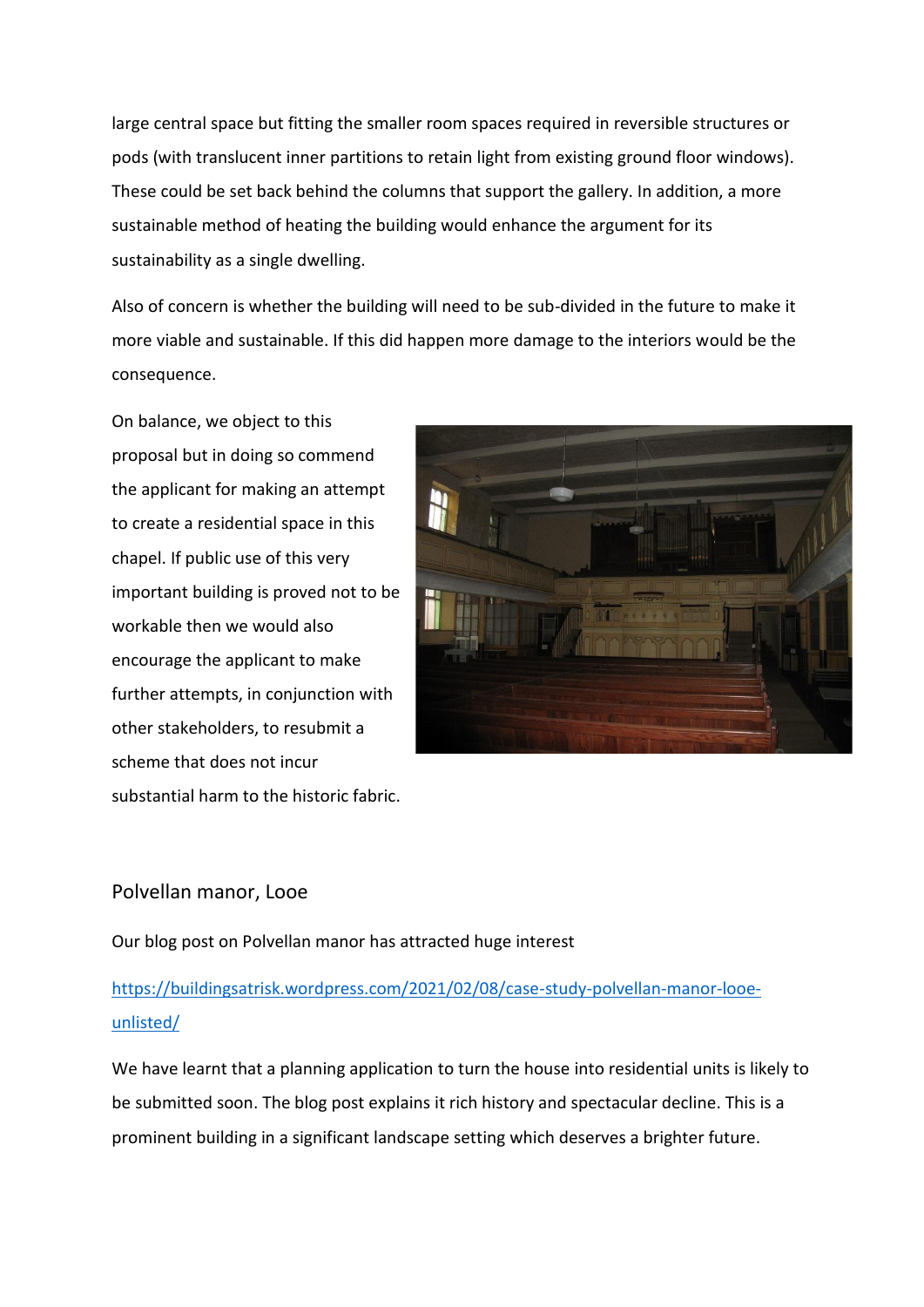### Polwithen House, Penzance



An important part of this project is to identify buildings at risk from inappropriate development. One way to secure protection is to apply for listing status. This project has put forward a listing application for Polwithen House, Penzance.

The house was first mentioned in the *Cornish Telegraph* on 22 June 1870 and listed in the *Horticultural Directory* from 1889.

It was built for William (1815-95) and Mary Bolitho (*d*,1902), a cousin of William Bolitho of Ponsandane (1830-94). The architect is not known however, it is a highly accomplished and competent piece of high-Victorian architecture. The 1871 and 1881 census returns shows seven and four Bolitho family members respectively living in the house with eight servants.

The family had long interests in the tin industry and were founding members of the east Cornwall bank. The Bolitho Bank (Mounts Bay bank) eventually merged with Barclays in 1905. Several generations of the Bolitho family served Barclays as directors. Other Bolitho houses are listed −Trewidden and Tregwainton (both Grade II) and Ponsndane, not listed but in a conservation area.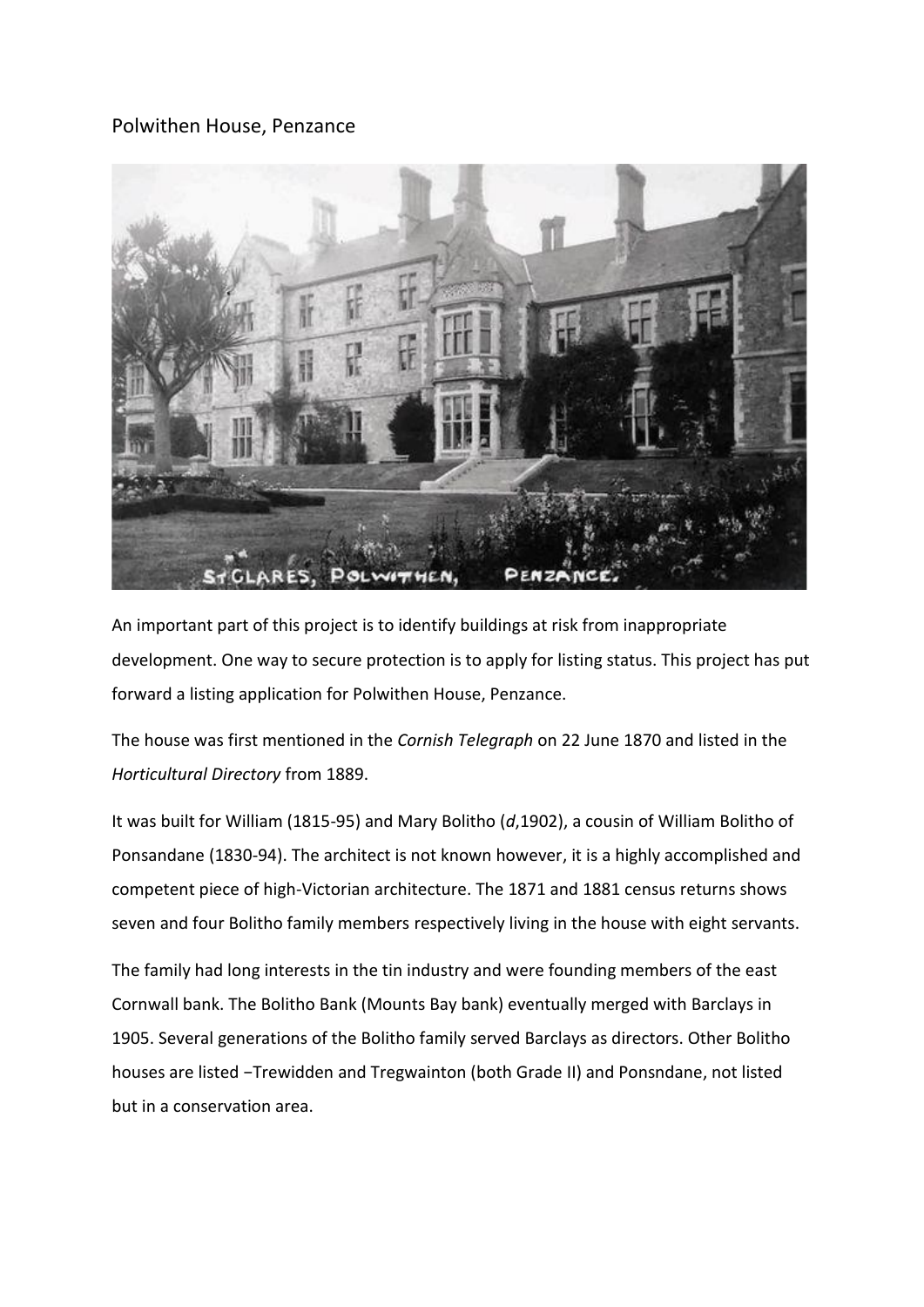William's son, Lieutenant Colonel William Bolitho DSO (*d.*1919), commanded the Royal 1st Devon Yeomanry and served in South Africa where he received the Distinguished Service Order (*London Gazette*, 27 Sept. 1901). He died in Bath of illness after serving during the First World War. His son, also William, Lieutenant, 19th (Queen Alexandra's Own Royal) Hussars was killed in action 24 May 1915 – his name appears on the Menin gate (Ypres). He was also an English first-class cricketer. The family home at this time was York House, Trevelloe, Penzance.

The estate was sold for housing by Clements Inn Safe Deposit & Contract Company in 1905 and by 1906 the house had become the Riviera Palace Hotel (*Cornish Telegraph*, 29 March 1906). The hotel closed in 1917. The property was repurchased by Mrs Frances Bolitho, President and Chairman of Directors for the Penzance Church High School for Girls (*Cornishman*, 13 February 1930) and by 1918 was turned into the Polwithen High School for Girls. In 1928 the Penzance High School for Girls transferred to the Woodard Corporation and was renamed The School of St Clare. In 1995 it was renamed The Bolitho School, its patron being Elizabeth Bolitho.

The house is on the 1st Edition 1:2500 OS map *c.*1880 and is described as the Riveria Hotel on the 2nd Edition 1:2500 OS map *c*.1907. The 1932-39 version shows the school, having an extension to the west.

The house is a vernacular revival, Jacobethan-styled, juxtaposition of high and low elements, shaped gables, clustered chimneys, oriel and bayed windows, set within decorative landscaped gardens. The asymmetrical house has some similarities to Polwhele near Truro which was remodelled by Gilbert Scott in the 1860s. The building is a good example of high-Victorian architecture and has to be considered as the finest of all the Bolitho houses.

### How can you follow the project?

Our Wordpress blog<https://buildingsatrisk.wordpress.com/> has proved successful and up until mid- January has received over 3,000 views. Our website has been updated as the project progresses <https://sites.google.com/site/cornishbuildingsgroup/home>

Updates and alerts will be shared via our Twitter feed @CbgCornwall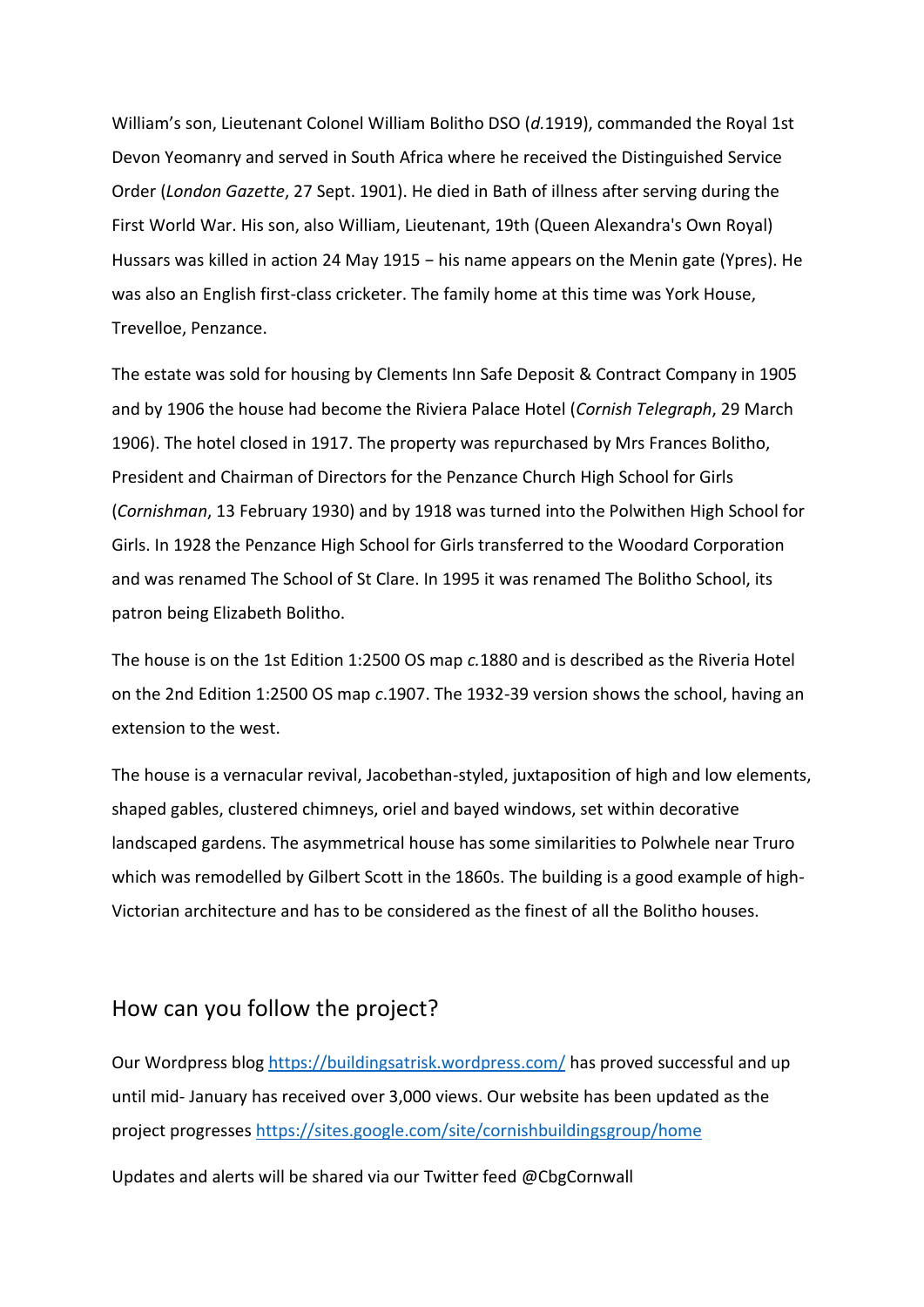To keep up-to-date on the project please follow our blog; when we have something to say you will receive an alert. Or you can follow us on Twitter.

# Updates

### 39 High Street, Falmouth

Featured in the last newsletter the site on which 39 High Street, Falmouth, sits is up for sale. More details can be found at [http://www.sbcproperty.com/britons-slip%2C-britons](http://www.sbcproperty.com/britons-slip%2C-britons-yard%2C-falmouth%2C-cornwall~1500)[yard%2C-falmouth%2C-cornwall~1500](http://www.sbcproperty.com/britons-slip%2C-britons-yard%2C-falmouth%2C-cornwall~1500)

### St Paul's, Truro

We have written to the Church Commissioners in Salisbury to ascertain the latest on this building. Our online petition to save this building from demolition is still live. <https://you.38degrees.org.uk/petitions/save-st-paul-s-church-truro>

# Requests for information

We are currently working with the Society of the Protection of Ancient Buildings (SPAB) on Melador Farmhouse, near St Stephen-in-Brannel (below).

This Grade 2\* listed granite rubble and cob farmhouse has origins dating from the late 16th or early 17th centuries. It has some  $18<sup>th</sup>$ , 19<sup>th</sup> and 20<sup>th</sup> century additions. The building retains good exterior features including a gable end stack with granite shaft, cornice and shaped top and a lateral granite stack on chamfered plinth, with moulded string course, cornice and stone bellcote with crocketed pinnacle.

Inside evidence survives of a through passage plan house with an inner room, hall and passage. The house may originally had an open hall.

Historic England are considering putting the farmhouse on its national Heritage at Risk register, which would bring some further publicity to its plight.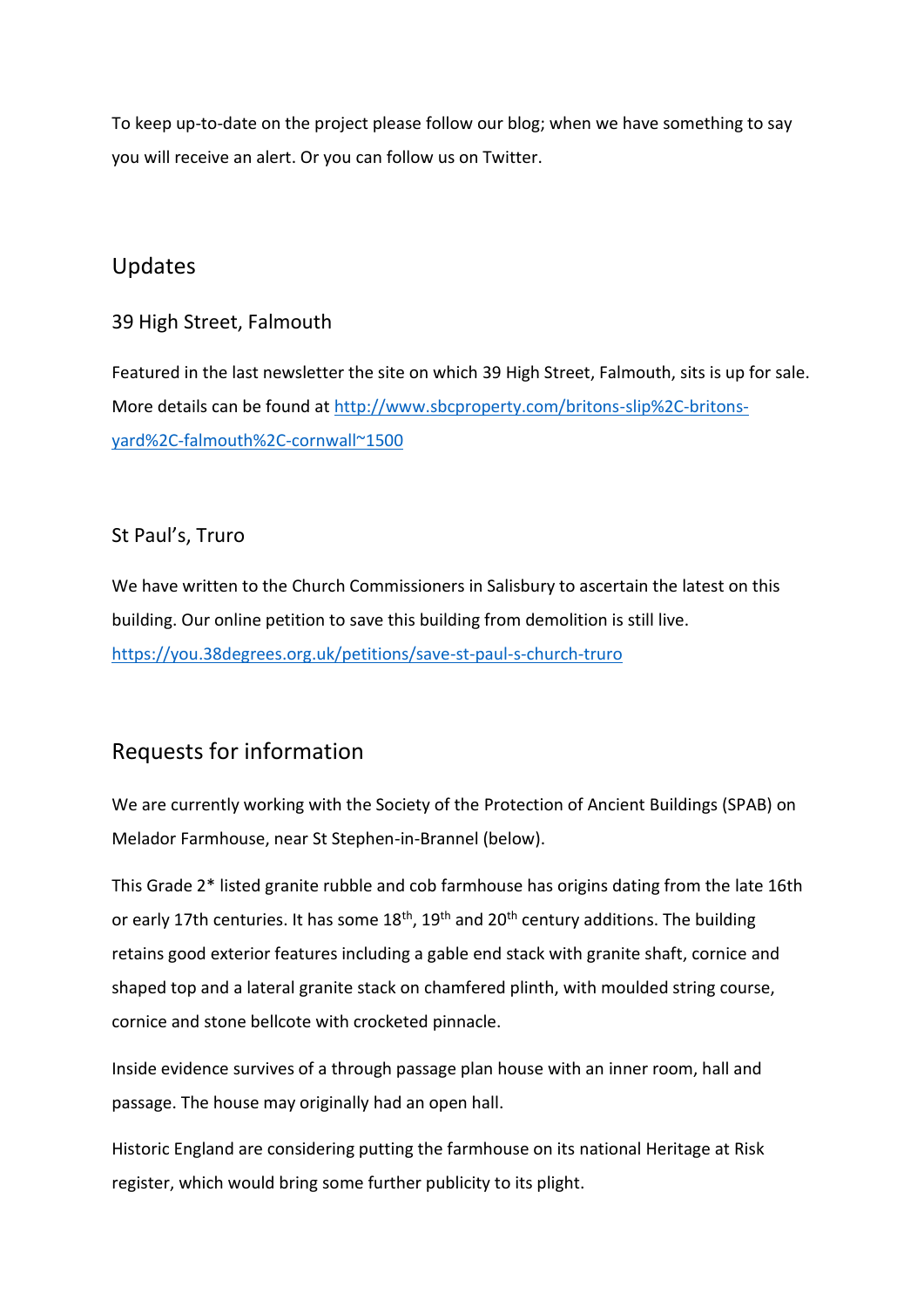

#### Good news

Positive moves are afoot to relocate Stir Thomas Acland's famous 'Storm Tower'at Compass Point, Bude. In an article entitled 'Teetering on the Edge', by Richard Hearn in the February edition of *Cornwall Archaeological Society's Area Representatives Newsletter*, the worry over coastal erosion on this historic monument is laid bare. Although the risk of cliff falls is ever present and not uncommon at this time of year, the climate crisis appears to be accelerating the rate of loss.

#### The article reads

Originally built circa 1835 and designed by George Wightwick it has already been moved because of erosion around 1900, but failed to be orientated accurately. Now its present peril has brought its surroundings into focus.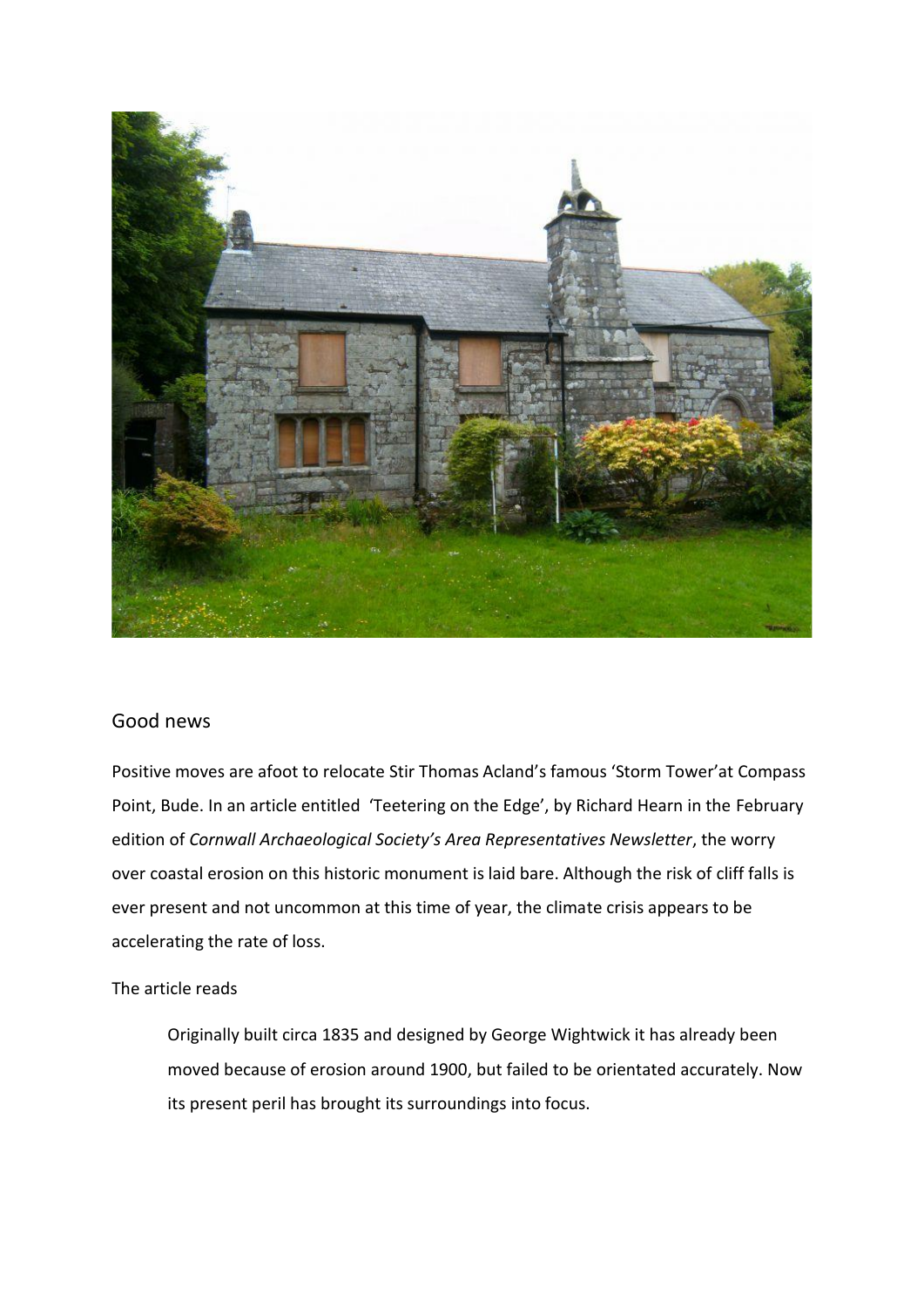It occurs to me that the Compass Point mound could be a dump of topsoil when digging foundations for the tower at the last move. Surely such a valuable commodity would not be thus abandoned! There is no access to the detritus scattered down the sloping cliff face which could yield a relic – even use of abseiling equipment would be dangerous after the winter weather.

Here is the Heritage Gateway entry for the Storm Tower:



The Storm Tower at Bude, also known as The Pepper Pot, is an early coastguard lookout

**Plan by George Wightwick for Sir Thomas Acland.** 

tower, built on the cliffs at Efford, overlooking Bude harbour. It was built in 1835 for Sir Thomas Acland by George Wightwick, who modelled it after the 'Temple of the Winds' in Athens. Originally the storm tower was built as a refuge for the coastguard. It was also an ornamental feature on the Efford Estate and

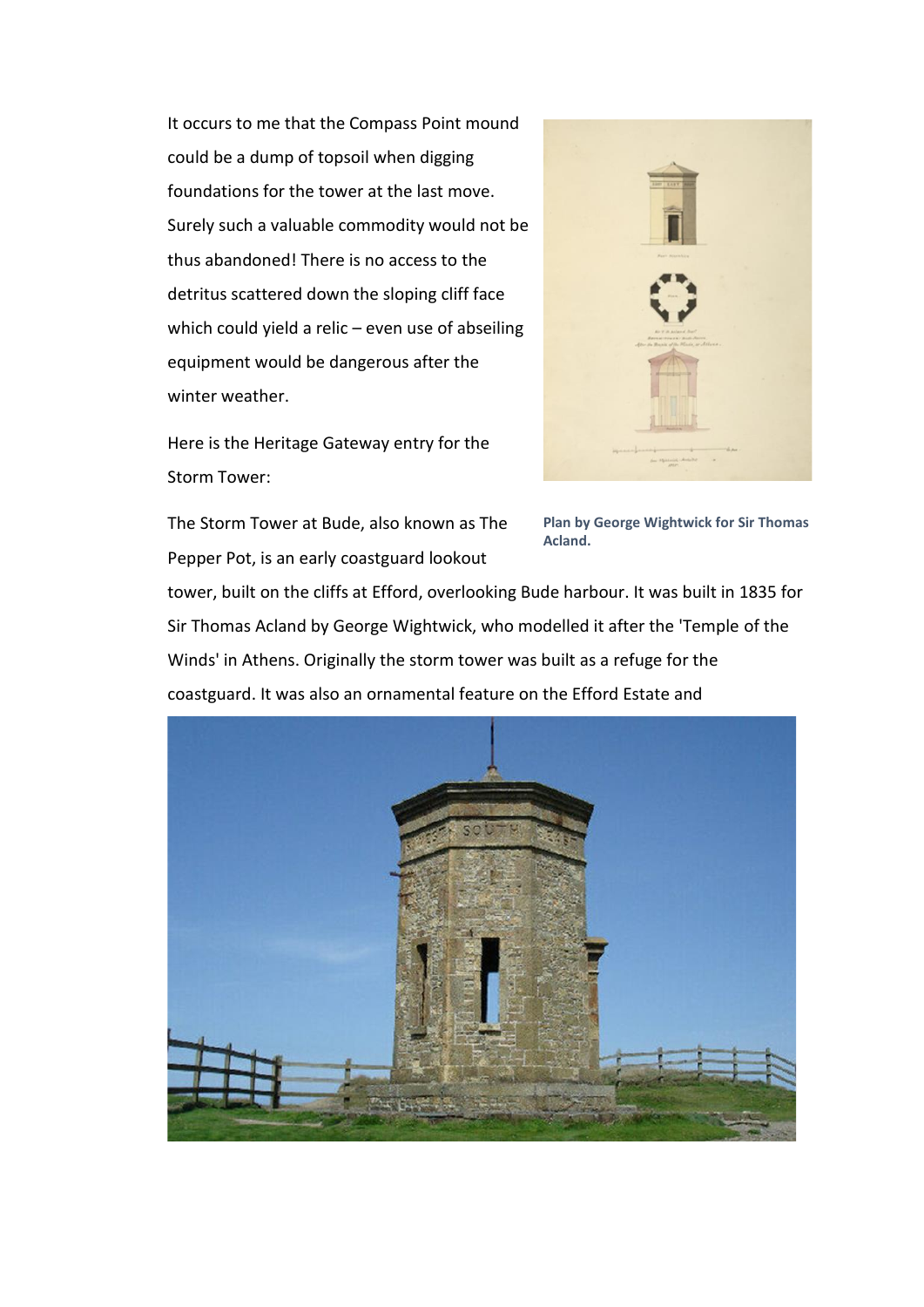part of Bude's development plans. It was re-sited *c*.1900 due to the eroding cliffs. It was dismantled and rebuilt further inland but unfortunately seven degrees out of alignment It is shown on the 1st Edition OS 1:2500 map. The structure is octagonal, and points of the compass are inscribed on each wall face

The town council has set up a Crowdfunding page which will help to secure the future of Bude's very unique icon.

[http://budeandbeyond.co.uk/save-our-storm](http://budeandbeyond.co.uk/save-our-storm-tower/?utm_source=rss&utm_medium=rss&utm_campaign=save-our-storm-tower)[tower/?utm\\_source=rss&utm\\_medium=rss&utm\\_campaign=save-our-storm-tower](http://budeandbeyond.co.uk/save-our-storm-tower/?utm_source=rss&utm_medium=rss&utm_campaign=save-our-storm-tower)

## Please support us

This project has made a positive start. You can play your part in this work by volunteering to support our aims. You can do this by reporting your concerns about historic buildings or valued heritage assets in your area which are either derelict or not being properly looked after. Please contact Paul Holden at cbgcasework@gmail.com

A form that will help us with some background local knowledge is available on our website

[https://sites.google.com/site/cornishbuildingsgroup/buildings-at-risk-register/buildings-at](https://sites.google.com/site/cornishbuildingsgroup/buildings-at-risk-register/buildings-at-risk-project-2020-2023)[risk-project-2020-2023](https://sites.google.com/site/cornishbuildingsgroup/buildings-at-risk-register/buildings-at-risk-project-2020-2023)

# And finally…

Have you ever wondered about the power of a blog? No? Nor me, really.

However, on looking at statistics for this project blog I was surprised to find who is reading it and how far its circulation reaches. The map below shows the coverage of our blog from this year only i.e. January to mid-February.